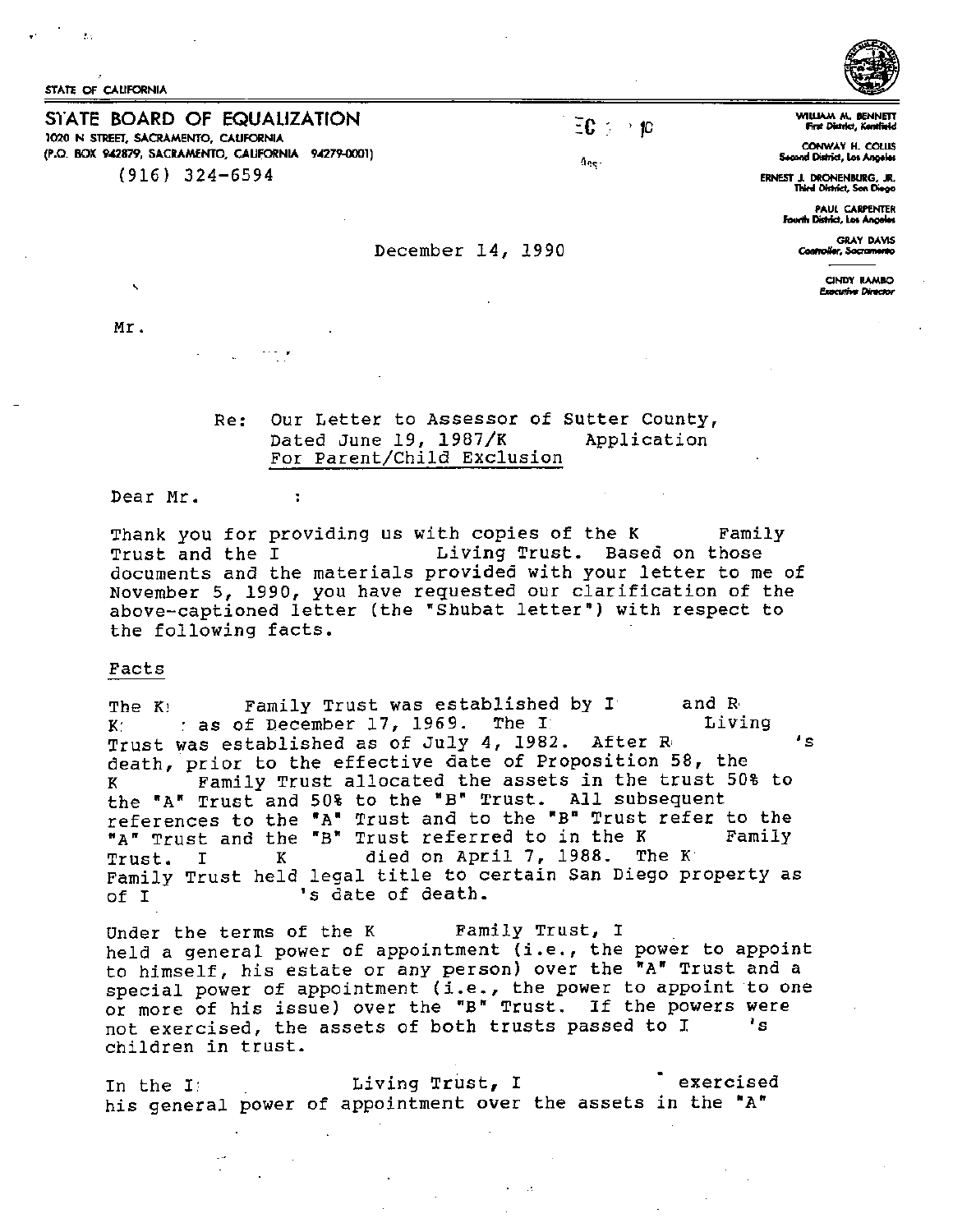Trust of the K Family Trust and his special power of appointment over the assets in the "B" Trust of the K Family by requiring that all assets of the "A" Trust and the "B" Trust be distributed to the I Living Trust.<br>Pursuant to I living Trust is direction, however, the assets 's direction, however, the assets of the "B" Trust could not be distributed to the I Living Trust until the death of I

On June 23, 1988, S , Trustee of the K. Family Trust, signed a deed transferring title to a 50% undivided interest in certain San Diego County real property ("San Diego property") from the K Family Trust to H and S  $\overline{\phantom{a}}$ , the Trustees of the I;  $\mathbb{R}$ , the Trustees of the I. Living Trust. On January 4, 1989, S. Trustee of the K Family Trust, signed a deed transferring all the trust's interest in the San Diego County property from the K Family Trust to H, and S , the Trustees of the I \_ Ljving Trust.

From the time of R, The state of R and the state of R and the state of R and the state of R and the state of  $\mathbb{R}^n$ right to all the income from both the "A" Trust and the "B" Trust. In addition, the Trustees of the K Family Trust<br>had the right to invade principal for I The Manus of the Senefit had the right to invade principal for I and the right to invade principal for I and I is benefit to Article II, Paragraph 8 of the K annily pursuant to Article II, Paragraph 8 of the K<br>Trust. Until I aied, the issue o died, the issue of the K s had no right to any assets under the K Family Trust.

Under the terms of the I and F. I. 1 Living Trust, I.<br>Is two daughters (Sh. and F. became the sole present beneficiaries of the trust with respect to the San Diego property upon the death of I Upon the death of the first daughter, the surviving daughter will be the sole present trust beneficiary with respect to the San Diego property. Upon the death of the survivor of the two daughters, the San Diego property will go to I 's grandchildren.

Based on the foregoing, you have requested our opinion as to whether a separate \$1 million exclusion is available for each parent for purposes of Proposition 58 and Revenue and Taxation Code\* section 63.1.

### Law and Analysis

*Section* 60 defines nchange in ownership" as "a transfer of a present interest in real property, including the beneficial use thereof, the value of which is substantially equal to the value of the fee interest."

• All statutory references are to the Revenue and Taxation Code unless otherwise indicated.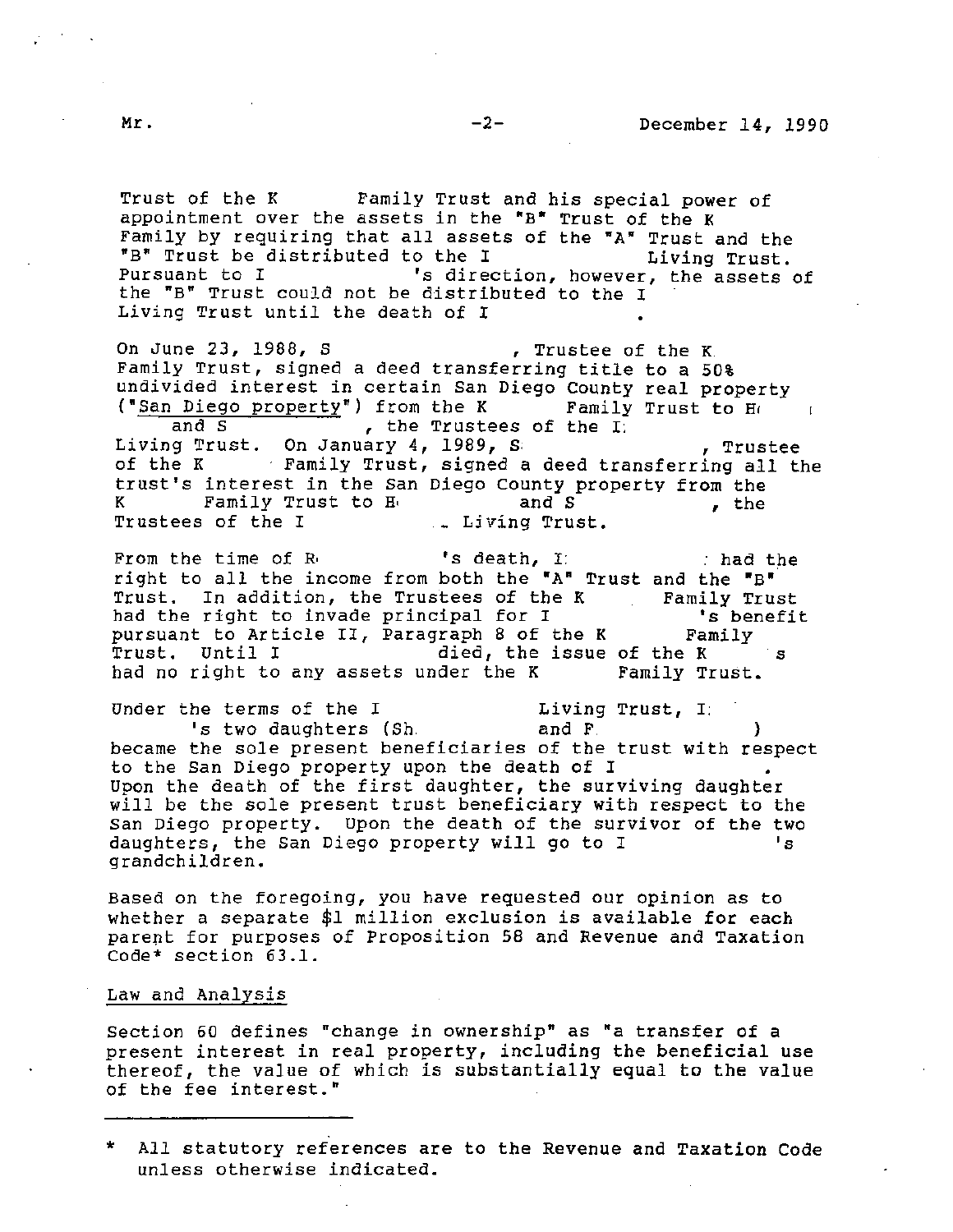Section 63.1 provides in relevant part:

(a) Notwithstanding any other provision of this chapter, a change in ownership shall not include either of the following purchases or transfers for which a claim is filed pursuant to this section:

(2) The purchase or transfer of the first one million dollars (\$1,000,000) of full cash value of all other real property of an eligible transferor in the case of a purchase or transfer between parents and their children.

(b)

 $(2)$  For purposes of paragraph  $(2)$  of subdivision (a), the one million dollar (\$1,000,000) exclusion shall apply separately to each eligible transferor with respect to all purchases by and transfers to eligible transferees on and after November 6, 1986, of real property, other than the principal residence, of that eligible transferor.

 $\mathbf{r} = \mathbf{r} + \mathbf{r}$ 

(c) As used *in this* section:

(1) "Purchase or transfer between parents and their children" means either a transfer from a parent or parents to a child or children of the parent or parents or a transfer from a child or children to a parent or parents of the child or children.

(4) "Eligible transferor" means a parent or child of an eligible transferee.

(5) "Eligible transferee" means a parent or child of an eligible transferor.

(7) "Transfer" includes, and is not limited to, any transfer of the present beneficial ownership of property from an eligible transferor to an eligible transferee through the medium of an inter vivas or testamentary trust.

(f) This section shall apply to purchases and transfers of real property completed on or after November 6, 1986, and shall not be effective for any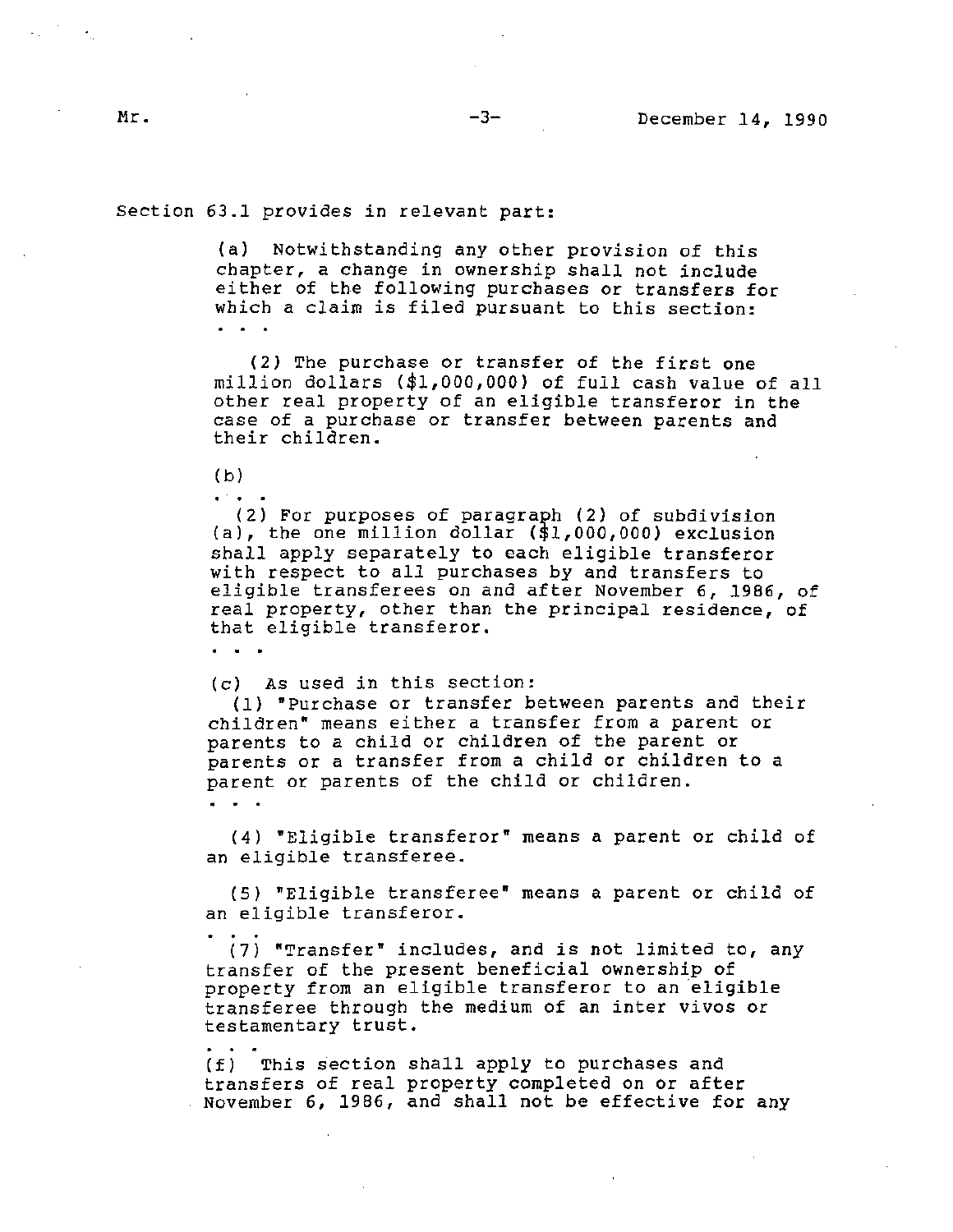change in ownership, including a change in ownership arising on the date of a decedent's death, which occurred prior to that date.

From the foregoing provisions, it is clear that a \$1,000,000 exclusion is available with respect to real property of an eligible transferor, i.e., property which is owned by an eligible transferor. In this case,  $I = \frac{1}{\sqrt{1 - \frac{1}{\sqrt{1 - \frac{1}{\sqrt{1 - \frac{1}{\sqrt{1 - \frac{1}{\sqrt{1 - \frac{1}{\sqrt{1 - \frac{1}{\sqrt{1 - \frac{1}{\sqrt{1 - \frac{1}{\sqrt{1 - \frac{1}{\sqrt{1 - \frac{1}{\sqrt{1 - \frac{1}{\sqrt{1 - \frac{1}{\sqrt{1 - \frac{1}{\sqrt{1 - \frac{1}{\sqrt{1 - \frac{1}{\sqrt{1 - \frac{1}{\sqrt{1 - \frac{1}{\sqrt{1 - \frac{$ general power of appointment over the property of the *\*A"*  Trust at the death of R Since a donee of a general power of appointment may exercise it in his own favor, in legal effect such a power gives him an absolute ownership (Estate of Kuttler (1959) 160 Cal. App. 2d 332,338); Morgan v. CIR (1940) 309 U.S. 78,81 {person who can appoint to his own estate or creditors has "as full dominion over the property as<br>if he owned it"). Thus, when I wexercised his if he owned it"). Thus, when I general power of appointment over the "A" Trust by having all of the "A" Trust assets transferred to the I Living Trust, such act was legally equivalent to transferring his own property to his living trust.

Since I in legal effect became the owner of the assets of the "A" Trust (he was the sole income beneficiary of the "A" Trust as well as the donee of a general power of appointment over the "A" Trust) at the death of R and *since* he was the sole income beneficiary of the I

Living Trust and had the power to revoke such trust, there was no transfer of a present beneficial interest in the  $TA<sup>π</sup> Trust$  or the assets of the  $TA<sup>π</sup> Trust$  to I schildren "A" Trust or the assets of the "A" Trust to I<br>and thus no transfer to I 's children for and thus no transfer to I and the later for purposes of section 63.1 until I added on April 7. 1988. See section died on April 7, 1988. See section  $63.1(c)(7)$  and pages 5 and 6 of the Shubat letter which predates the addition of subdivision (c)(7) to section 63.1.

At that time, there was a transfer of the present beneficial ownership of the property of the •A• Trust from *1* to his two daughters through the medium of the I Living Trust which constituted a "transfer" under section 63.l(c)(7} for which a \$1,000,000 exclusion is applicable pursuant to section 63.l(a)(2) providing a timely claim is filed.

At R The State of the K: Family Trust were divided equally into the "A" Trust and the "B" Trust with the "A" Trust property including the community property<br>interest of I and the "B" Trust property in and the "B" Trust property including the community property interest of R

At R  $\qquad \qquad$  's death, I received a life income interest in the "B" Trust as well as a special power of<br>appointment over the "B" Trust. This transfer to I from appointment over the "B" Trust. This transfer to I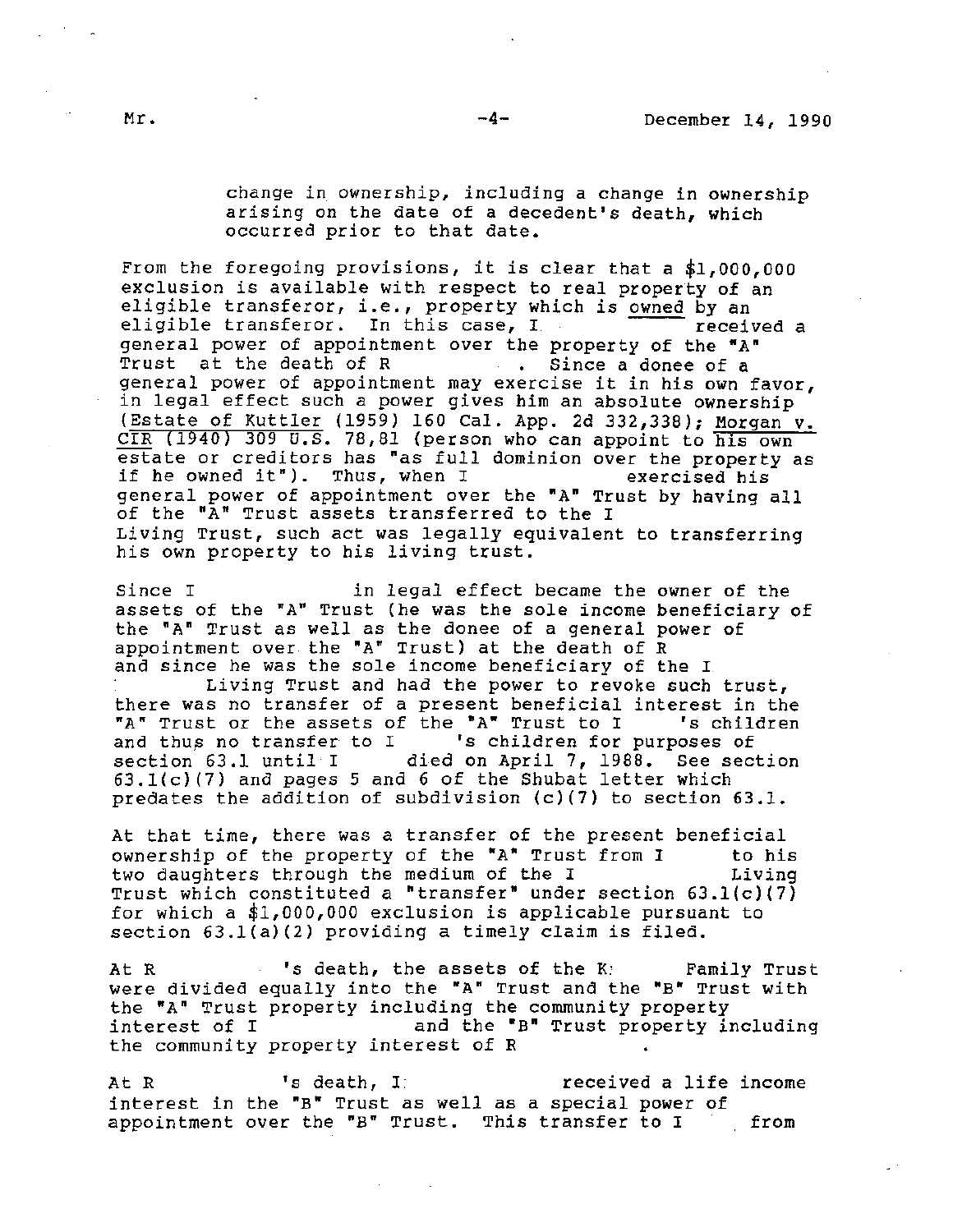*R* was excluded from change *in* ownership as an interspousal transfer pursuant to section 63. Although the remainder in the "B" Trust was given to the three children and their issue in<br>trust subject to I 's limited power of appointment by R trust subject to I <sup>'</sup>s limited power of appointment by R<br>in the K Family Trust, such disposition did not Family Trust, such disposition did not constitute "transfers" to the children within the meaning of section 63.l because they were not transfers of a present beneficial ownership of property as required by section  $63.1(c)(7)$ . See also, the Shubat letter, pp. 5 and 6.

As was the case with the "A" Trust, there was no transfer of a present beneficial interest in the property of the "B" Trust to the children until the death of I

In the Shubat letter, we concluded that there was a transfer from Mr. Doe to his children as of the date of death of Mrs. Doe after the effective date of Proposition 58 because Mr. Doe had given his children equitable remainders in trust and Mrs. Doe an equitable life estate interest when he died in 1984. A \$1,000,000 exclusion would therefore be applicable to Mr. Doe's transfer even though he died prior to the effective date of Propositoin 58. The rationale for that conclusion is that it was the property of Mr. Doe and not Mrs. Doe which the children received when the trust terminated.

The principal difference between Mr. Doe's property in the Shubat letter and the "B" Trust *in* this case is that the surviving spouse had a special (i.e., a nongeneral) power of appointment over the "B" Trust in this case which the surviving spouse did not have *in* the Shubat letter.

As indicated above, the donee of a general power of appointment *in* legal effect is the owner of the property over which he holds the power. The same is not true, however, with respect to the donee of a special power of appointment.

This distinction is recognized in federal gift tax law. As observed by one commentator:

> Section 2514 [Internal Revenue Code] sets *out* the gift tax consequences of an exercise, release, or lapse of a post-1942 general power of appointment, but *is* silent about the treatment of nongeneral (or "special") powers, such as power to appoint among the holder's children. Although the exercise or release of a nongeneral power can shift the beneficial interests in the property subject to the power from one person to another, the resulting change is not a "gift" by the person holding the power, because he does not own or have a beneficial interest in the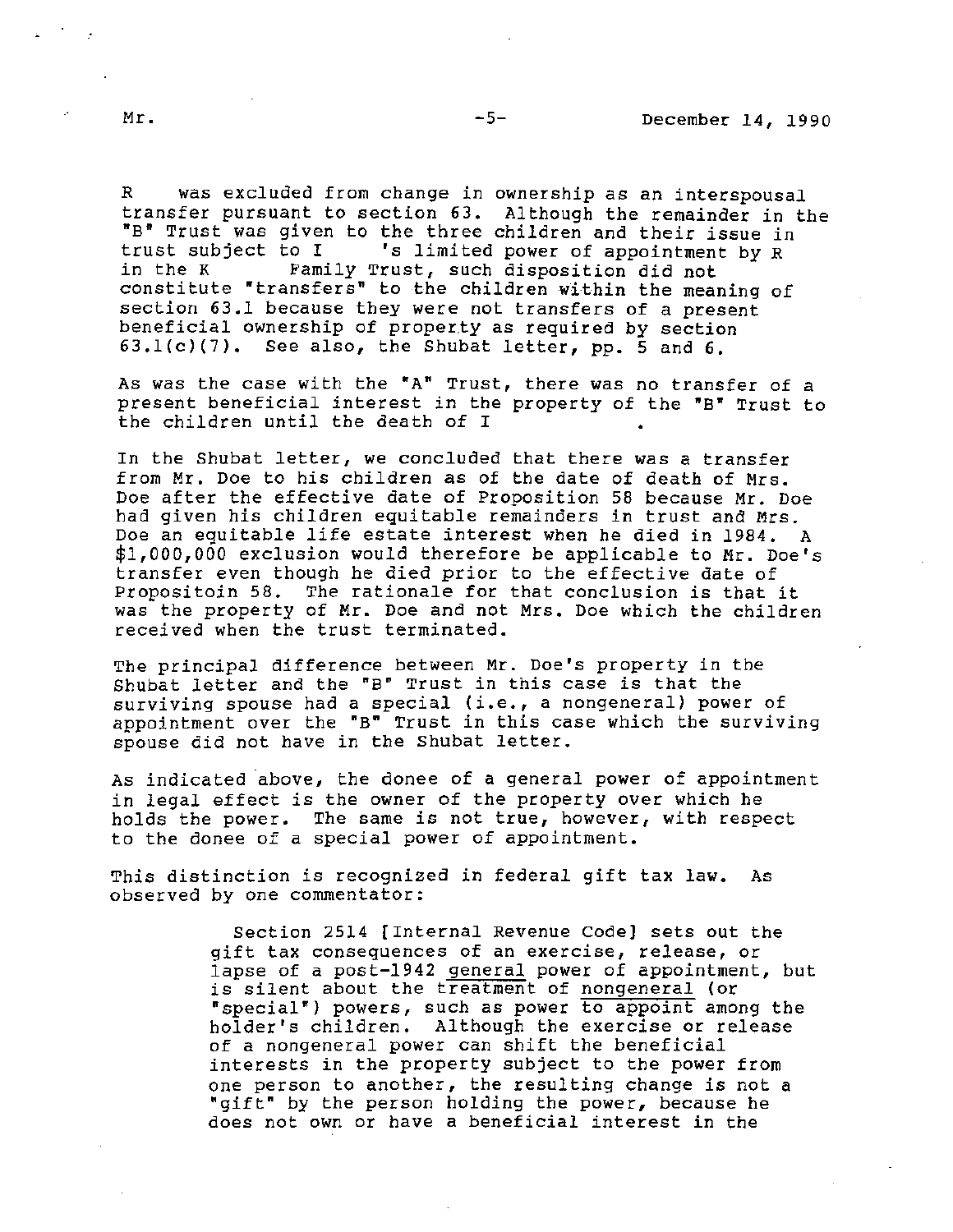affected property; and since the power is not a "general" power as defined by IRC section  $2514(c)$ , the holder's action is not deemed to be a transfer by IRC section 2514(b). (5 Bittker, Federal Taxation of Income, Estates and Gifts (1984) p. 121-50.)

The same distinction *(i.e.,* to treat the person holding a general power but not a special power like an outright owner} is recognized in federal estate tax law (IRC section 2041(a)(2); see also, 5 Bittker, supra, at p. 128-4).

Based on the foregoing, it is our view that since section 63.1 contemplates transfers of property owned by an eligible transferor, this distinction is appropriate for purposes of<br>applying section 63.1. Thus, I and the possession and applying section  $63.1$ . Thus, I exercise of his special power of appointment does constitute ownership of the property of the "B" Trust and does not distinguish this case from our conclusion in the Shubat<br>letter. Accordingly, since R and not I owned the letter. Accordingly, since R and not I owned the<br>property in the "B" Trust, we believe that R and not I property in the "B" Trust, we believe that R. should be treated as the eligible transferor of the real property in the •B• Trust for purposes of section 63.l{a){2) as property in the *B* frust for purposes<br>of the date of I 's death.

The. views expressed in this letter are advisory only and are not binding upon the assessor of any county. You may wish to consult the San Diego County Assessor in order to confirm that the subject property will be assessed in a manner consistent with the conclusion stated above.

our intention is *to* provide timely, courteous and helpful responses to inquiries such as yours. Suggestions that help us to accomplish this goal are appreciated.

Very truly yours,

Eisenlane  $\tau$ 

Eric F. Eisenlauer

EFE:ta 2845D cc: Mr. John w. Hagerty Mr. Verne Walton  $\Lambda$ Hon. Gregory J. Smith San Diego County Assessor

 $\mathcal{L}^{\text{max}}$  , where  $\mathcal{L}$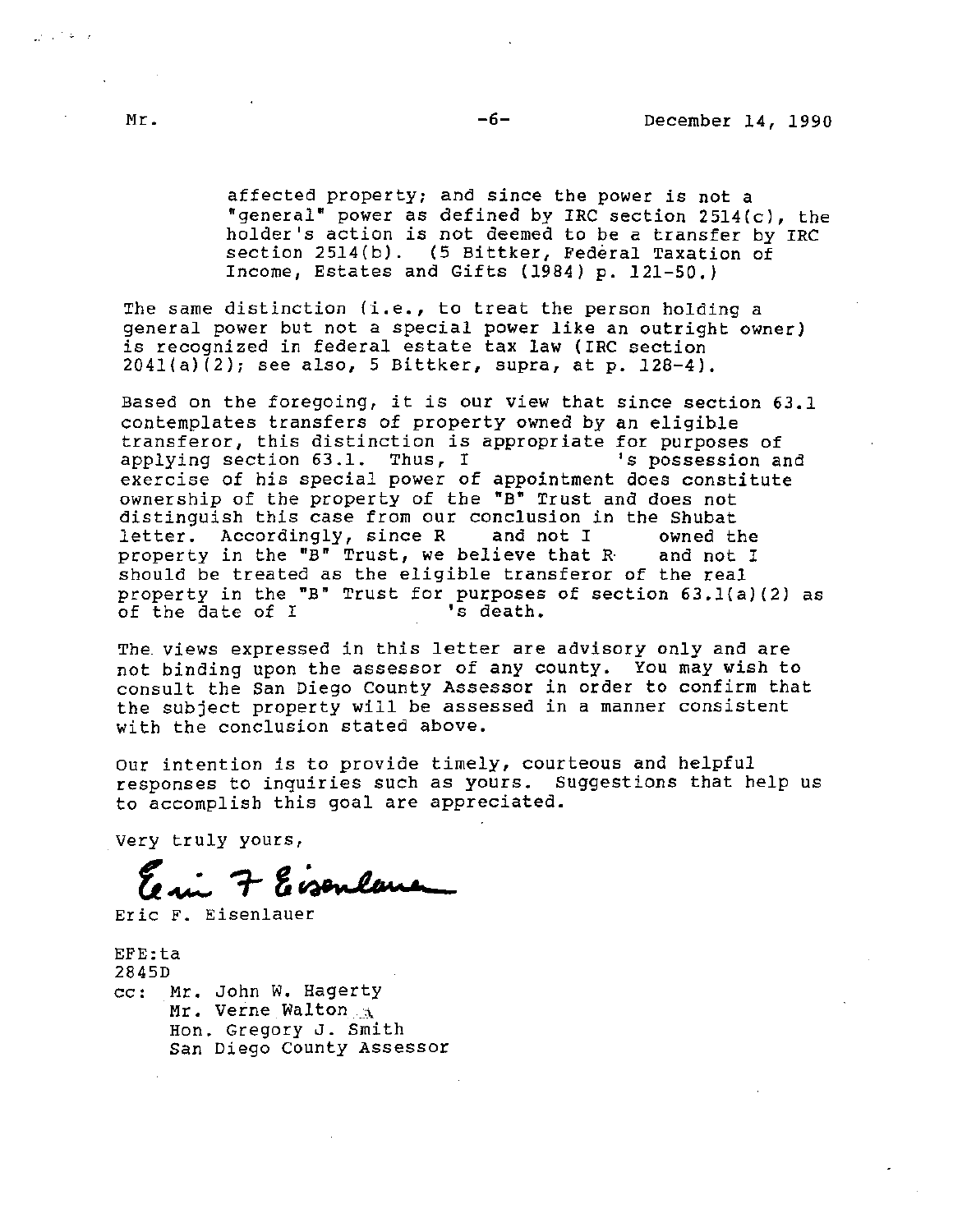STATE OF CALIFORNIA

STATE BOARD OF EQUALIZATION 1020 N STREET, SACRAMENTO, CALIFORNIA (P.O. BOX 942879, SACRAMENTO, CALIFORNIA 94279-0001)

 $\sigma_{\rm{max}}$ 

 $(916)$  324-6594



WILLIAM M. BENNE<br>First District, Kentfe

COMWAY H. COLLIS<br>Second Oistrict, Los Angeles

ERNEST J. DRONENBURG, JR.

PAUL CARPENTER Fourth District, Los Angeles

> **GRAY DAVIS** der, Socran

> > CINDY RAMAO Executive Director

January 3, 1991

 $\sim$   $\sim$ 

Letter Dated December 14, 1990 Regarding. Re: Application for Parent/Child Exclusion

Dear Mr.

Thank you for your letter of December 28, 1990 in which you suggest that there is a slight typographical error in the second sentence of the second full paragraph of the last page of the above-referenced letter. You are correct! The word "not" was inadvertently omitted between the word "does" and the word "constitute" of that sentence. The sentence should, therefore, read as follows: "Thus, I 's possession and exercise of his special power of appointment does not constitute ownership of the property of the "B" Trust and does not distinguish this case from our conclusion in the Shubat letter."

Please accept our apologies for any inconvenience caused by this oversight.

 $\mathcal{L}$ 

Very truly yours,

 $, \ddot{z}$ 

Eric F. Eisenlauer Tax Counsel

EFE:ta 2910D  $cc:$ Mr. John W. Hagerty Mr. Verne Walton Hon. Gregory J. Smith San Diego County Assessor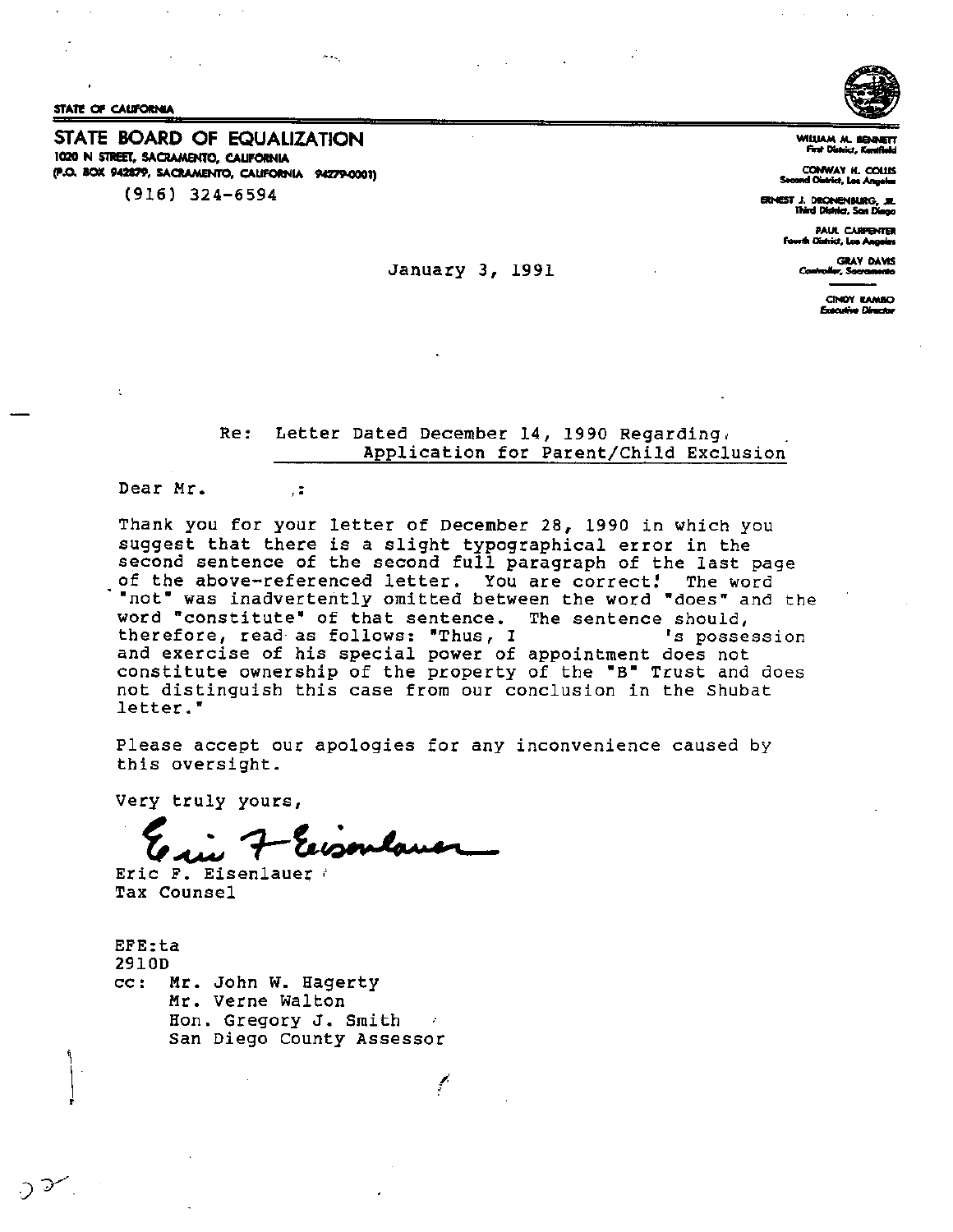STATE OF CALIFORNIA

# TATE BOARD OF EQUALIZATION

-JZ0 N STREET, SACRAMENTO, CALIFORNIA (P.O. BOX 942879, SACRAMENTO, CALIFORNIA 94279-0001)<br>(916) 324-6594

## April 5, 1988

WILLIAM M. BENNET First District, Kenthei-

CONWAY H COLLIS Second District, Los Angeles

EFILIDET J. DRONENBURG, JR. Third District, San Diego

> PAUL CARPENTER Fourth District, Los Angeles

> > **GRAY DAVIS** Controller, Sacramento

> > > DOUGLAS D BELL Executive Secretary

Dear Mr.  $\pm 1$ :

Re: Proposition 58 and Chapter 48 of the Statutes of 1987

This is in response to your letter of March 4, 1988 to the Legal Staff of the State Board of Equalization in which you ask the following questions about revocable trusts wherein the settlor, trustee, and lifetime beneficiary typically are the same person.

 $1.$ Regardless of who is trustee, as long as the beneficiary is the parent of the transferee through a sale, lifetime gift or death bequest, does the transfer qualify (assuming it is the principal residence or the first \$1,000,000 of the beneficiary's property transferred where the exemption is claimed) under Proposition 58?

Response: Your question is unclear because neither a "sale, lifetime gift or death bequest" is involved in the typical revocable trust in which the parent is the lifetime beneficiary and the child the remainder beneficiary. A transfer to which Proposition 58 would be applicable would not typically occur until the parent died and the child's remainder became possessory (Rev. and Tax. Code\* §§ 61(f), 61(q), 62(d) and 62(e)).

If your question is whether Proposition 58 and section 63.1 apply equally to transfers during lifetime, at death and for or without consideration, the answer is yes (59 63.1(a), 67 and Prop. Tax Rule 462(a)(2) (18 Cal. Admin. Code § 462); see also Question 8 of the Board's letter to County Assessors Jated September 11, 1987 of which you have a copy).

\*All statutory references are the the Revenue and Taxation Code unless otherwise indicated.

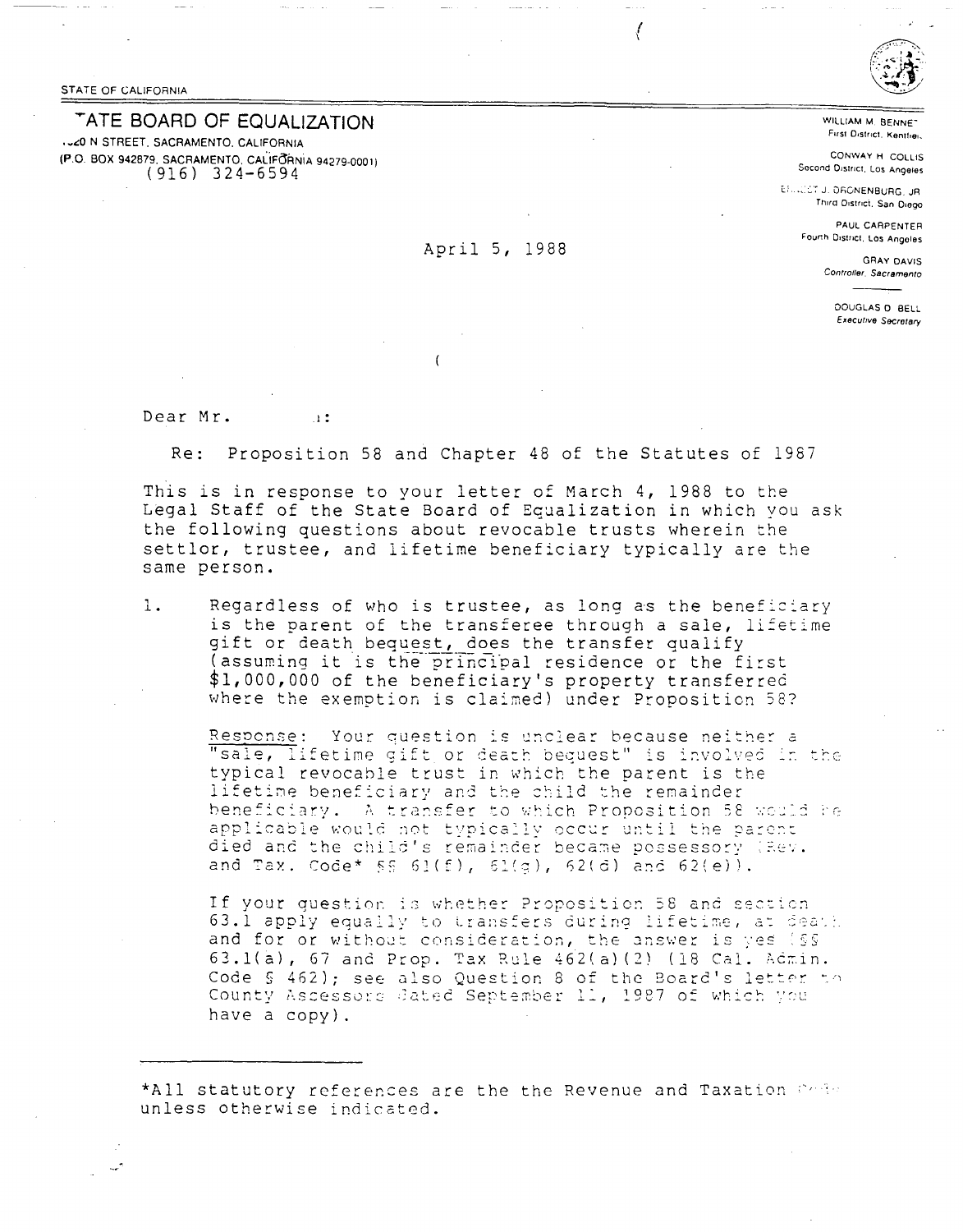·'

2. If the beneficial title holder parent is not the trustee or not the sole trustee, must the trustee deed the property to the parent and then the parent deed the property to the child (assuming it is the principal residence or the first \$1,000,000 of the beneficiary's property transferred where the exemption is claimed) under Proposition 58?

Response: No. As indicated in Question 9 of the Board's Letter to County Assessors dated September 11, 1987, the creation of a trust involving real property places the legal title in the trustee and the beneficial title in the beneficiaries. In the typical inter vivos trust you referred to, the present beneficial interest passes from the parent (income beneficiary) to the child (remainder beneficiary) when the parent dies. But for the application of Proposition 58 and section 63.1 a change in ownership would occur at the death of the parent. The subsequent conveyance by the trustee to the child is excluded from change in ownership not under Proposition 58 and section 63.1 but because it conveys only legal title which is not a change in ownership (section 60, 62(b), Property Tax Rules  $462(i)(3)(E)$  and  $462(m)(1)$ , Parkmerced Co. v. City and County of San Francisco (1983) 149 Cal.App.3d 1091; Allen v. Sutter County 3oara of Equalization (1983) 139 Cal.App.3d-887; see also our letter of June 19, 1987 to Honorable Emil G. Shubat a copy of which is enclosed).

3. Many revocable inter vivos trusts that are for a husband and wife provide that upon the death of the first spouse all property remains in trust and only after the surviving spouse's death is the property transferred to the children. During the surviving spouse's life, the surviving spouse is entitled to all of the income and beneficial use of the property. In these circumstances, benericial doe of the property. The sheed of cambedne spouse dies allow the children transferees to claim a total of  $$2,000,000$  plus principal residence assuming that no prior transfers to the children have been made where the exclusion is claimed?

Response: Yes (section  $63.1(b)(2)$ ).

 $3(a)$ . If the answer is yes, then I assume that the \$1,000,000 plus principal residence per parent would be reduced to the extent of any prior claim of exclusion by the transferee.

 $\ddot{\phantom{a}}$